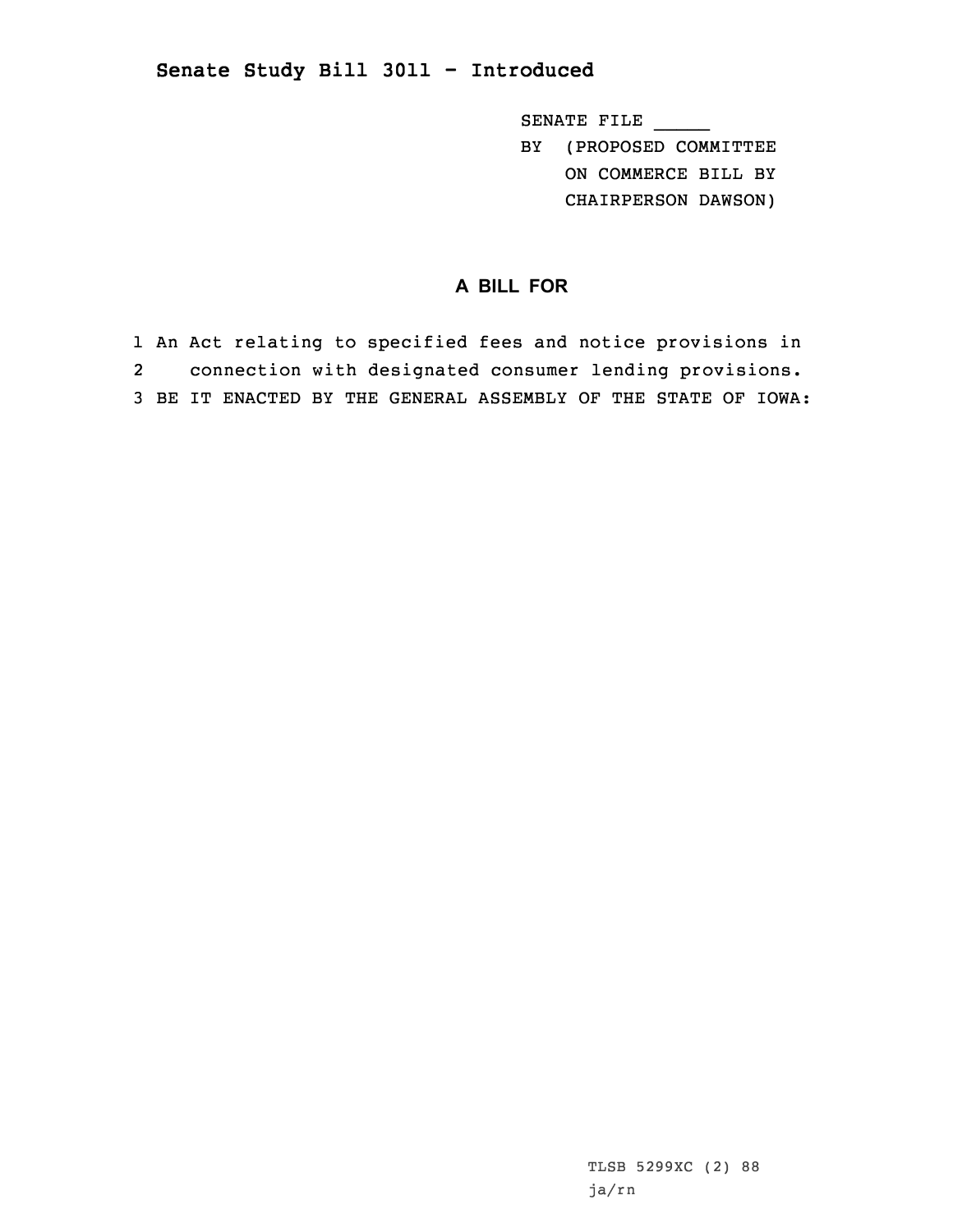1 Section 1. Section 535.10, subsection 3, paragraph a, Code 2 2020, is amended to read as follows:

 *a.* <sup>A</sup> lender may collect in connection with establishing or renewing <sup>a</sup> home equity line of credit the costs listed in section 535.8, subsection 4, paragraph *"a"* or *"b"*, charges for insurance as described in section [537.2501,](https://www.legis.iowa.gov/docs/code/2020/537.2501.pdf) subsection 2, and <sup>a</sup> loan processing fee as agreed between the borrower and the lender, and annually may collect an account maintenance 9 fee of not more than fifteen thirty dollars. Fees collected 10 under this [subsection](https://www.legis.iowa.gov/docs/code/2020/535.10.pdf) shall be disregarded for purposes of determining the maximum charge permitted by [subsection](https://www.legis.iowa.gov/docs/code/2020/535.10.pdf) 4. 12 Sec. 2. Section 537.3205, subsection 1, Code 2020, is amended to read as follows:

14 1. Whether or not <sup>a</sup> change is authorized by prior agreement, 15 <sup>a</sup> creditor may make <sup>a</sup> change in the terms of an open-end credit 16 account applying to any balance incurred after the effective 17 date of the change only if the creditor delivers or mails to 18 the consumer a written disclosure of the change at least sixty 19 days before the effective date of the change in accordance with 20 12 C.F.R. §1026.9.

21

## EXPLANATION

22 **The inclusion of this explanation does not constitute agreement with** <sup>23</sup> **the explanation's substance by the members of the general assembly.**

24 This bill makes specified changes relating to consumer 25 lending provisions.

26 The bill changes the maximum annual account maintenance fee 27 lenders may collect in connection with home equity lines of 28 credit from \$15 to \$30.

 The Iowa consumer credit code contained in Code chapter 537 currently states creditors may only make changes to the terms of an open-end credit account, applying to any balance incurred after the effective date of the change, if the creditor provides to the consumer <sup>a</sup> written disclosure of the change at least 60 days prior to the effective date of the change. The bill replaces that 60-day notification requirement

-1-

LSB 5299XC (2) 88  $j$ a/rn  $1/2$